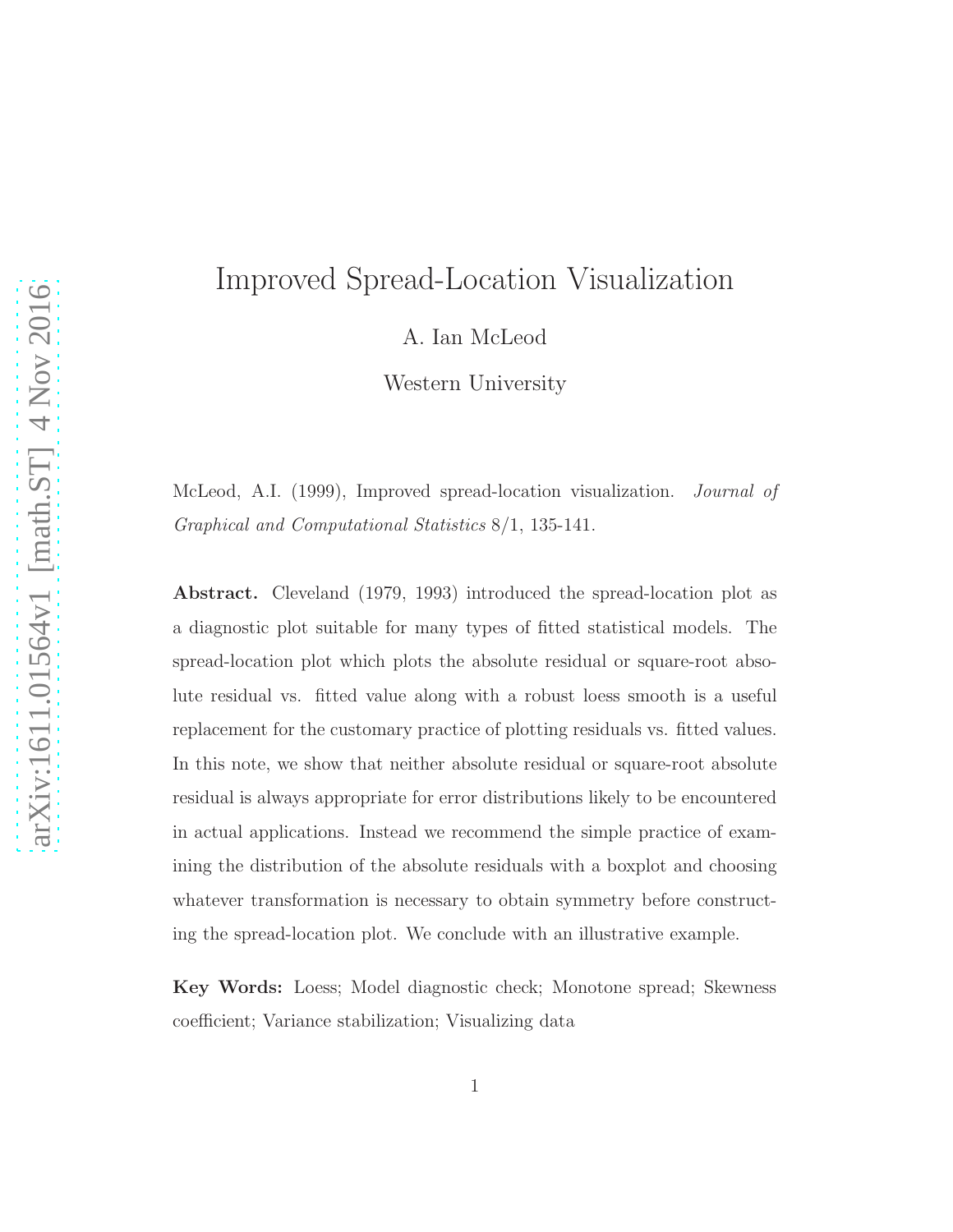#### 1. Introduction

It is standard practice in regression analysis to plot the residuals against the fitted values. If an increase in variability is detected in this plot then a type of heteroscedasticity exists which can usually be removed by a power transformation (Bartlett, 1947). Cleveland (1979) pointed out that a drawback of this approach is that simply more data at high fitted values can give the impression of an increase in variability. So Cleveland (1979) suggested plotting the absolute residuals. In this plot an increase in variance corresponds to a monotonic trend. Cleveland (1979) introduced the robust loess nonparametric regression smooth to visually assess the trend in this plot. Since the distribution of the absolute residuals are often skewed, Cleveland (1993) recommends plotting the square root absolute residual against fitted value. Lack of skewness is important not only in improving our ability to visually assess the spread-location plot but it is also assumed when fitting a robust loess curve. In this note we show that the square root transformation may not always be the best choice and we recommend the simple expedient of using a boxplot to choose a suitable transformation.

### 2. Transformation to Symmetry of Absolute Residuals

Let E, the residual, be a random variable with mean zero and let  $A =$  $|E|$ . In many cases the distribution of A will be positively skewed. An obvious exception would be the case where  $E$  has a uniform distribution. In general, we seek a power transformation of A,  $A^{(p)} = A^p$ ,  $p \neq 0$  and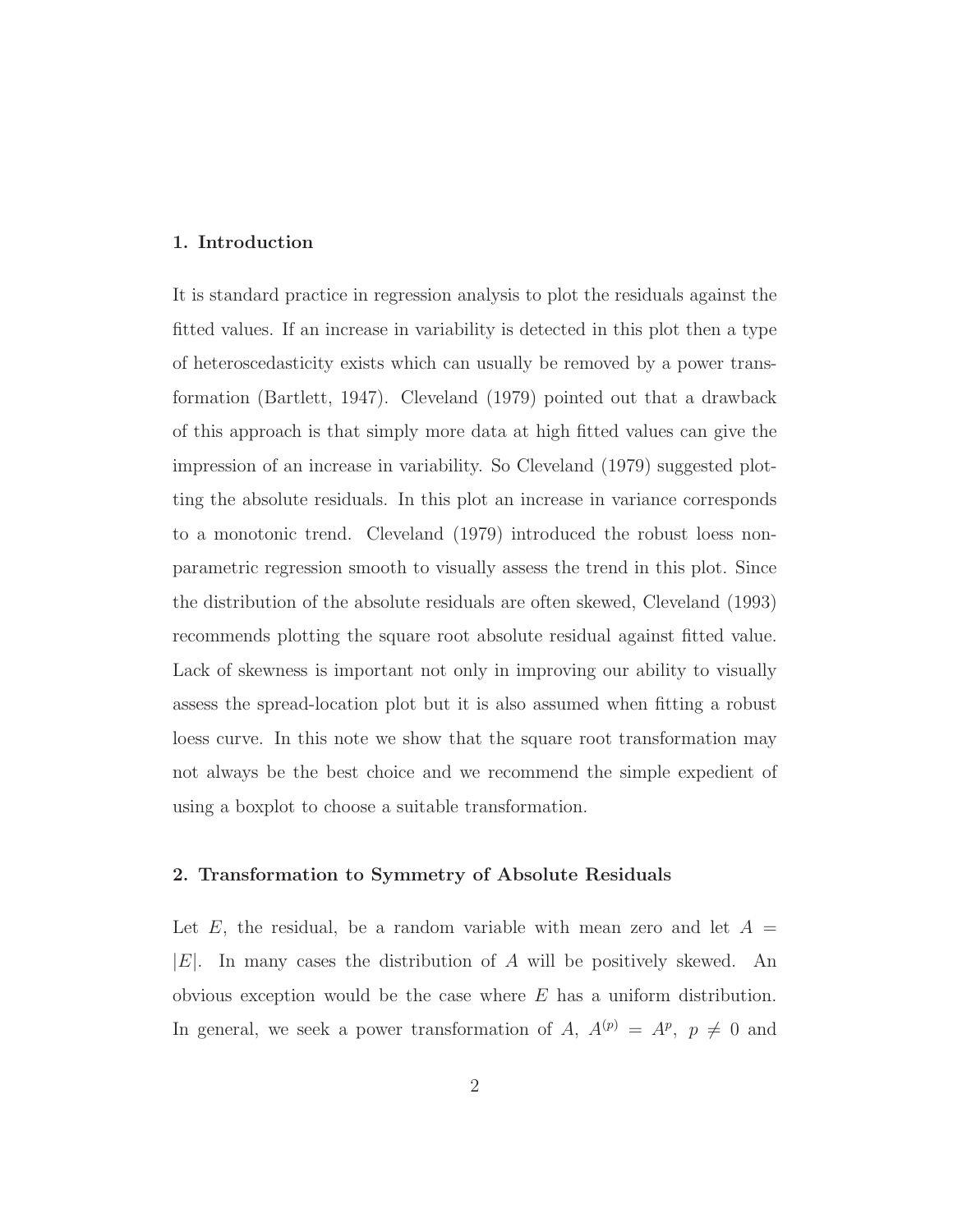Table 1. Skewness Coefficient of  $|E|^p$ 

| Distribution of $E$                                                           |                         |                  |                  | $p = 1$ $p = 0.5$ $p = 0.4$ $p = 0.33$ $p = 0.25$ $p = 0$                                                                               |  |
|-------------------------------------------------------------------------------|-------------------------|------------------|------------------|-----------------------------------------------------------------------------------------------------------------------------------------|--|
| Gaussian<br>$t_{5}$<br>$5\%$ 3 $\sigma$ contamination 2.674 0.5872<br>Laplace | 0.995<br>2.550<br>2.000 | 0.5827<br>0.6311 | 0.2520<br>0.3586 | $0.0841 -0.1344 -0.2948 -0.5192 -1.535$<br>$0.2766$ $0.0687$ $-0.2050$ $-1.313$<br>$0.0286 - 0.2600 - 1.140$<br>$0.1681 -0.0872 -1.395$ |  |

 $A^{(p)} = \log(A), p = 0$ , for which the lack of symmetry is reduced. It is assumed that with probability 1,  $A > 0$ .

Consider the case where E has probability density function  $f(e)$  and we will assume that the third moment exists. Then the density function of  $A$  is  $g(a) = f(a) + f(-a)$  which reduces to  $g(a) = 2f(a)$  when f is symmetric. The density function for  $B = A^{(p)}$  is given by  $h(b) = qb^{q-1}g(b)$ , where  $q = 1/p$ and  $p \neq 0$ . When  $p = 0$ ,  $h(b) = e^{b}g(e^{b})$ . Using a symbolic program such as Mathematica, we can easily evaluate the skewness coefficient of transformed variable B,

$$
\sqrt{\beta_1} = \frac{\mathcal{E}\left\{(B - E\{B\})^3\right\}}{\text{Var}(B)^{3/2}},
$$

for any particular distribution of E. While only good numerical integration techniques are required to get the results shown in Table 1, the computations are more easily performed in a symbolic computation environment where sophisticated symbolic integration routines are available. Most of the results in Table 1 were obtained symbolically. For convenience the decimal approximations are given. A Mathematica notebook containing the detailed derivations of all results in Table 1 is available from my homepage.

As shown in Table 1, for the normal distribution, the square root trans-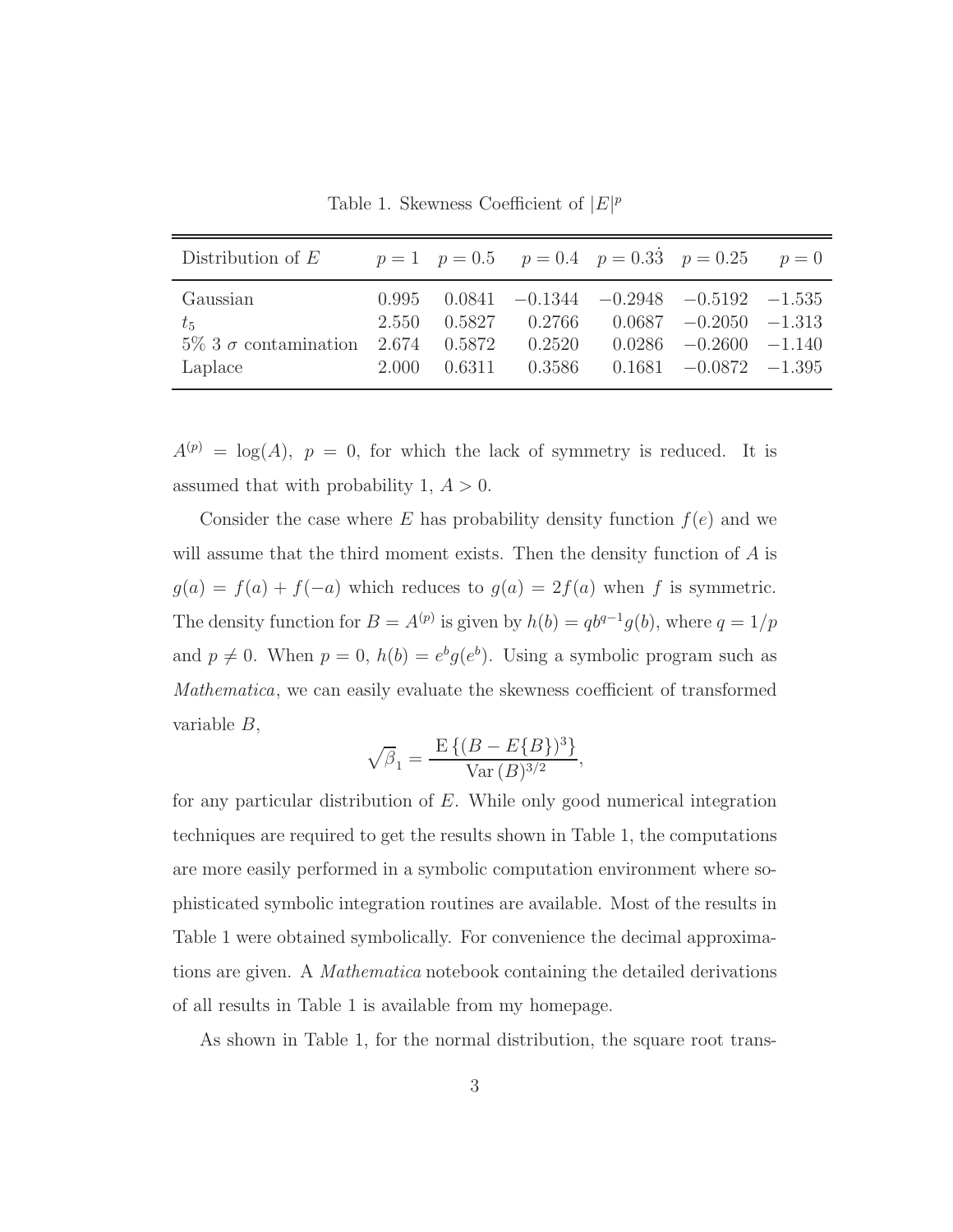formation suggested by Cleveland (1993) is appropriate. But for other distributions, there are better choices. For example, fat-tailed distributions often occur in practice (Tukey, 1960) and Table 1 shows that if the errors are approximated either by a t-distribution on 5 df or by a contaminated normal distribution with a 5% probability of a scale inflation by a factor of 3, then a cube root transformation does better. For Laplace errors,  $p = 0.25$  does better.

## 3. Illustrative Example

The ethanol data of Cleveland (1993, p.217, Figure 4.33) provides as a nice illustration. The boxplots in Figure 1 below show that a log transformation,  $p = 0$ , makes the absolute error distribution approximately symmetric. Figure 2 compares the spread-location plots using a square-root and log transformation. Notice that the plot with the log transformation is more symmetrically distributed about the fitted curve. Since the amount of variation exhibited in the data is still quite large, compared to the curve, it is safe to assume that monotone spread is not present.

In practice, if a large degree of monotone spread is detected, it may be desirable to use a slightly different power transformation than that initially chosen on the absolute residuals in order to get symmetric deviations from the loess trend on the spread-location visualization.

Figures 1 and 2 here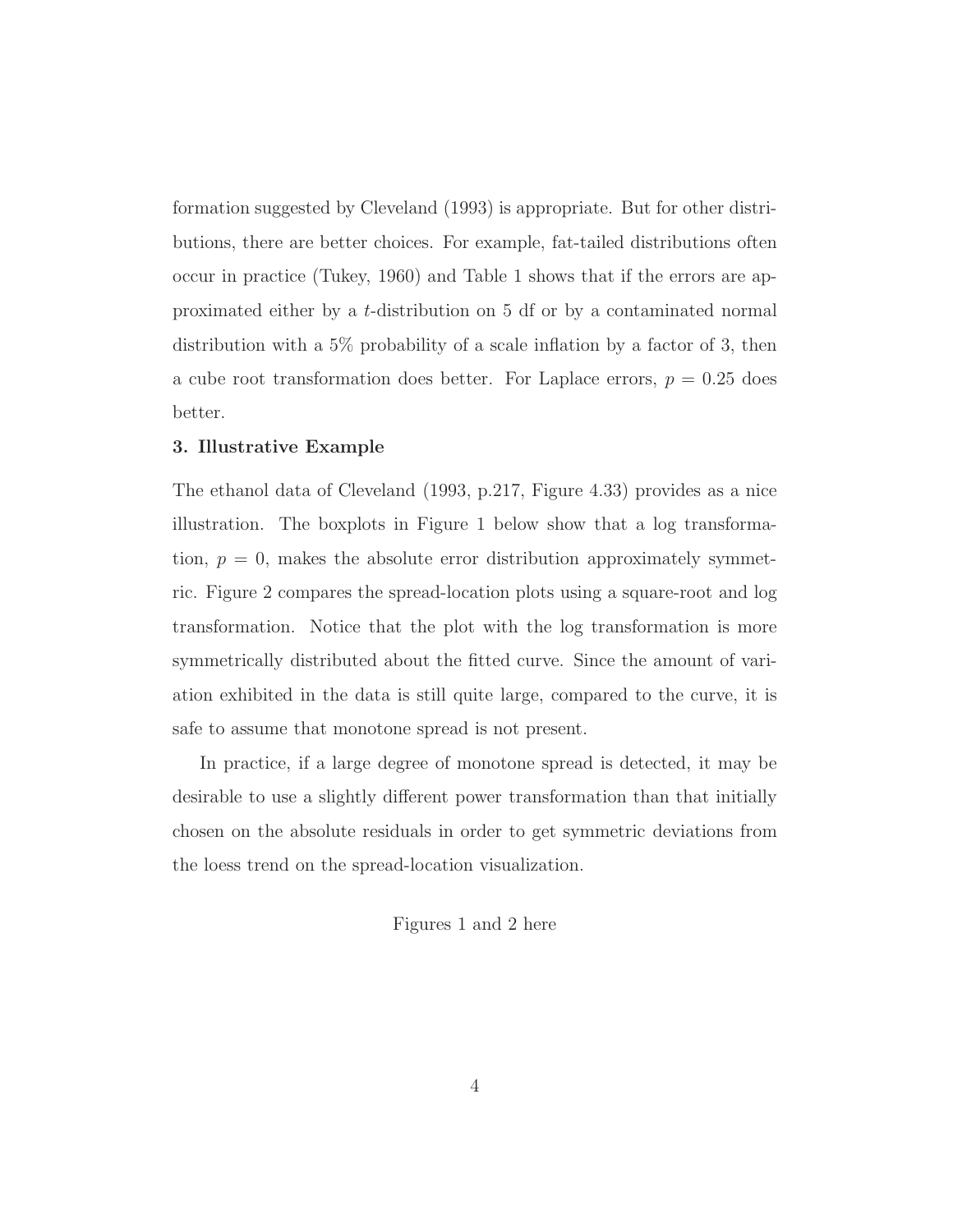## REFERENCES

- Bartlett, M.S. (1947), "The Use of Transformations", Biometrics, 3, 37–52.
- Cleveland, W. S. (1979), "Robust Locally Weighted Regression and Smoothing Scatterplots", Journal of the American Statistical Association, 74, 829–836.
- Cleveland, W. S. (1993), Visualizing Data. Summit, New Jersey: Hobart Press.
- Tukey, J. W. (1960), "A survey of sampling from contaminated distributions" in Contributions to Probability and Statistics: Essays in Honor of Harold Hotelling, Edited by I. Olkin, S. G. Ghurye, W. Hoeffding, W. G. Madow and H. B. Mann, Standford University Press, Standford.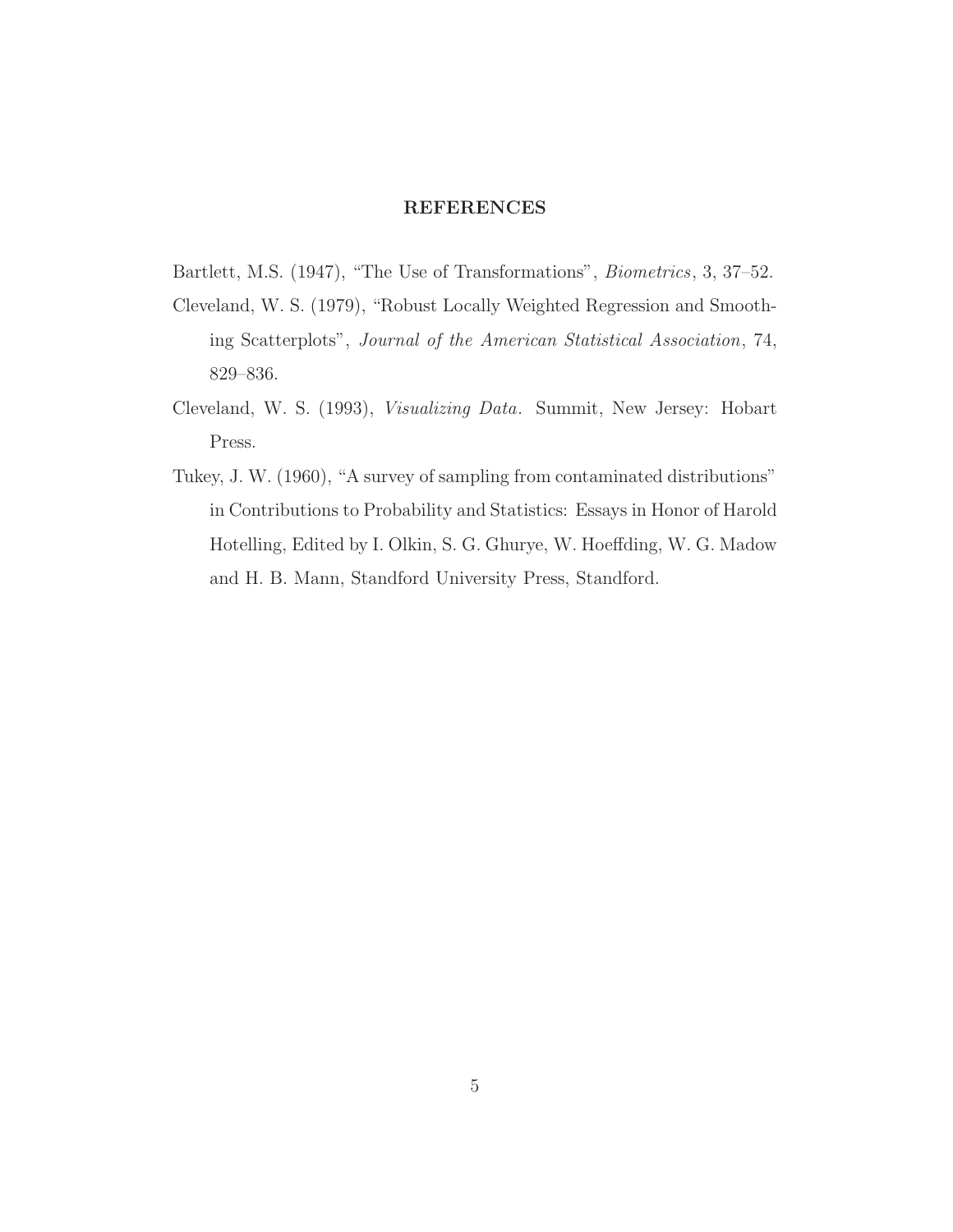Figure 1: Boxplots absolute residuals and transformed absolute residuals. Data rescaled to fit along common axis.

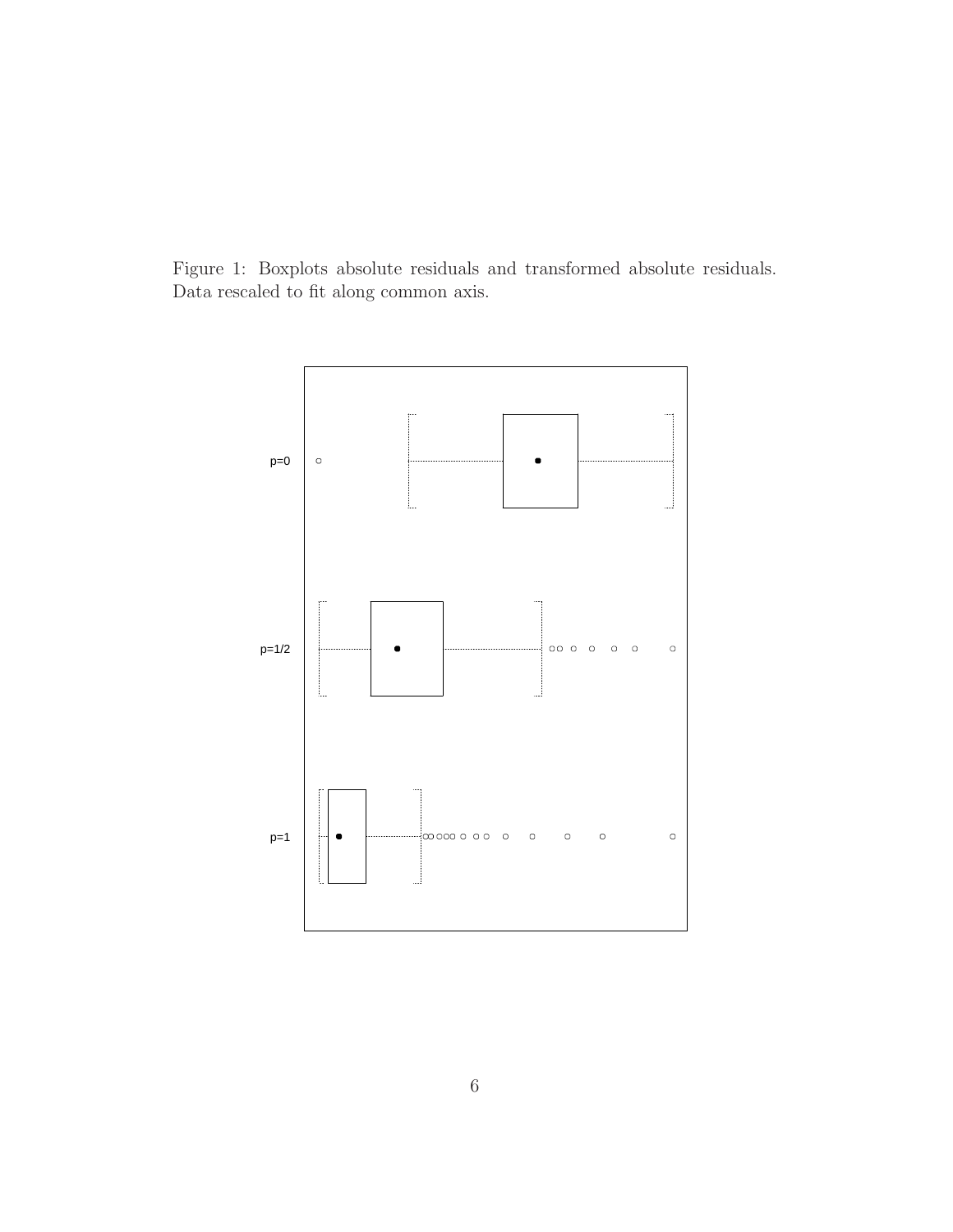Figure 2: Boxplots absolute residuals and transformed absolute residuals. Data rescaled to fit along common axis.